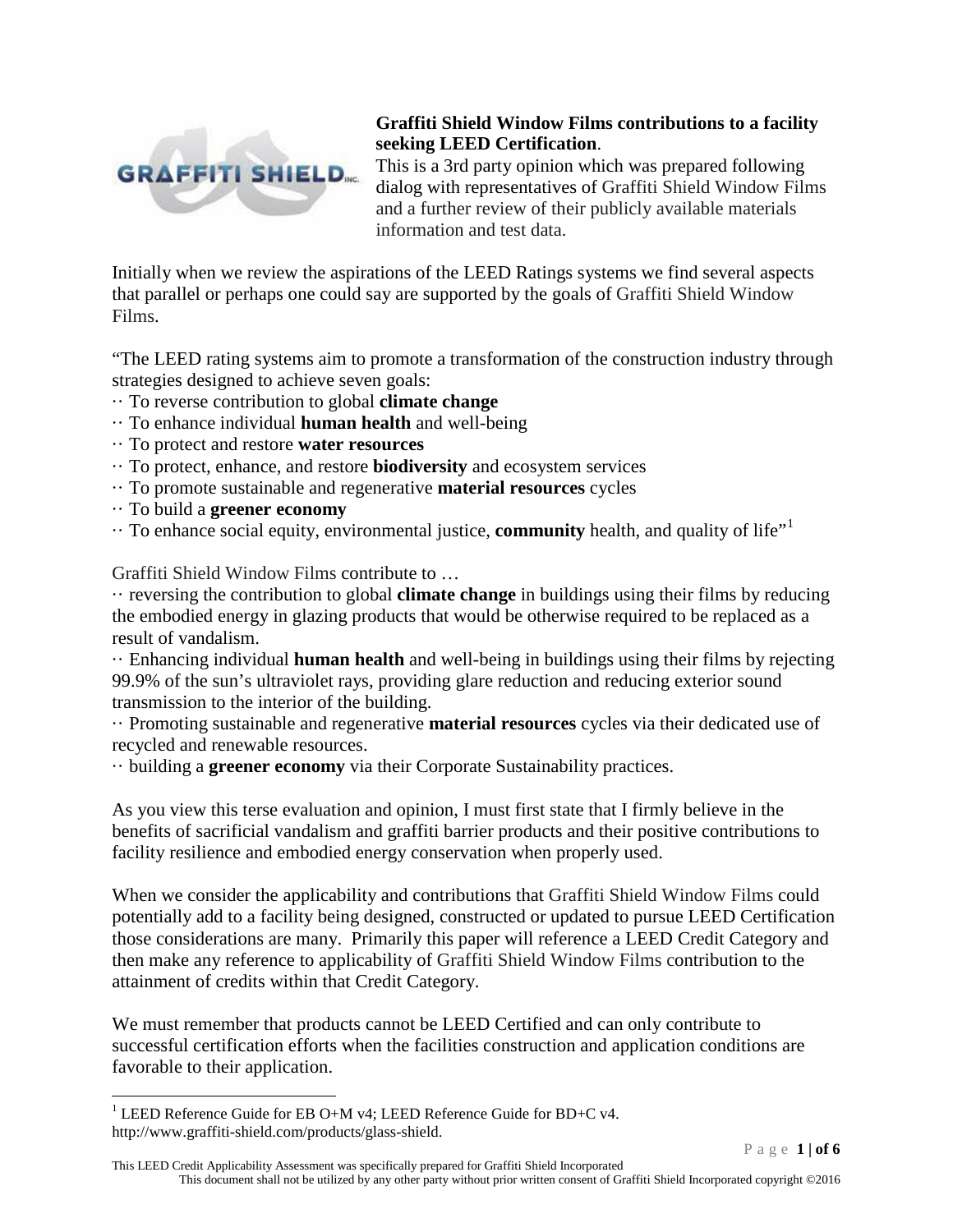

# **Location and Transportation (LT)[2](#page-1-0)**

Rewards thoughtful decisions about building location, with credits that encourage compact development, alternative transportation, and connection with amenities, such as restaurants and parks.

#### **LEED Location and Transportation Credit Category**

Graffiti Shield window films could provide a positive contribution to the vandalism resistance of the vehicles used yet this benefit has no way to quantify within the current structure of the various LEED Rating Systems



#### **Sustainable Sites (SS)[3](#page-1-1)**

Select appropriate sites to develop and addresses environmental concerns related to building landscape, hardscape and exterior building issues.

#### **LEED Sustainable Sites Credit Category**

Graffiti Shield window films seem to be inert in their contribution towards the Heat Island Reduction and Light Pollution Reduction Credits within both the LEED v4 for New Construction and Major Renovation and the LEED v4 for Operations & Maintenance: Existing Buildings rating systems. The reduction of ultraviolet (UV) energy intrusion however can be accomplished via the installation of a suitable Graffiti Shield window films, this characteristic is more suited for the Energy and Atmosphere Category. The major benefit that will be seen with the use of Graffiti Shield window films is the exterior maintenance and management aspects and resiliency to damage, vandalism and graffiti. These benefits can be referenced as contributors for Innovation in Design or Operations Credits.



#### **Water Efficiency (WE)[4](#page-1-2)**

Maximize water efficiency and reduce the burden on water supply and waste water systems.

#### **LEED Water Efficiency Credit Category** (continued)

When considering Water Efficiency initially there would seem to be no correlation between water consumption and Graffiti Shield window films yet the determining factor would be if water is used for the cooling systems of a facility.

We know that Graffiti Shield window films reduce the external Ultraviolet Energy load transmitted through the glazing system thus reducing the overall energy required to cool or heat a building. Many factors will additionally affect the quantity of water consumed within a

Logos used following the trademark guidelines provided by USGBC and available publicly at usgbc,org.<br>http://www.graffiti-shield.com/products/glass-shield.

Logos used following the trademark guidelines provided by USGBC and available publicly at usgbc,org, http://www.graffiti-shield.com/products/glass-shield.

Page **2 | of 6**

<span id="page-1-0"></span><sup>&</sup>lt;sup>2</sup> LEED Reference Guide for EB O+M v4; LEED Reference Guide for BD+C v4.

<span id="page-1-1"></span><sup>&</sup>lt;sup>3</sup> LEED Reference Guide for EB O+M v4; LEED Reference Guide for BD+C v4.

Logos used following the trademark guidelines provided by USGBC and available publicly at usgbc,org, http://www.graffiti-shield.com/products/glass-shield.

<span id="page-1-2"></span> $4$  LEED Reference Guide for EB O+M v4; LEED Reference Guide for BD+C v4.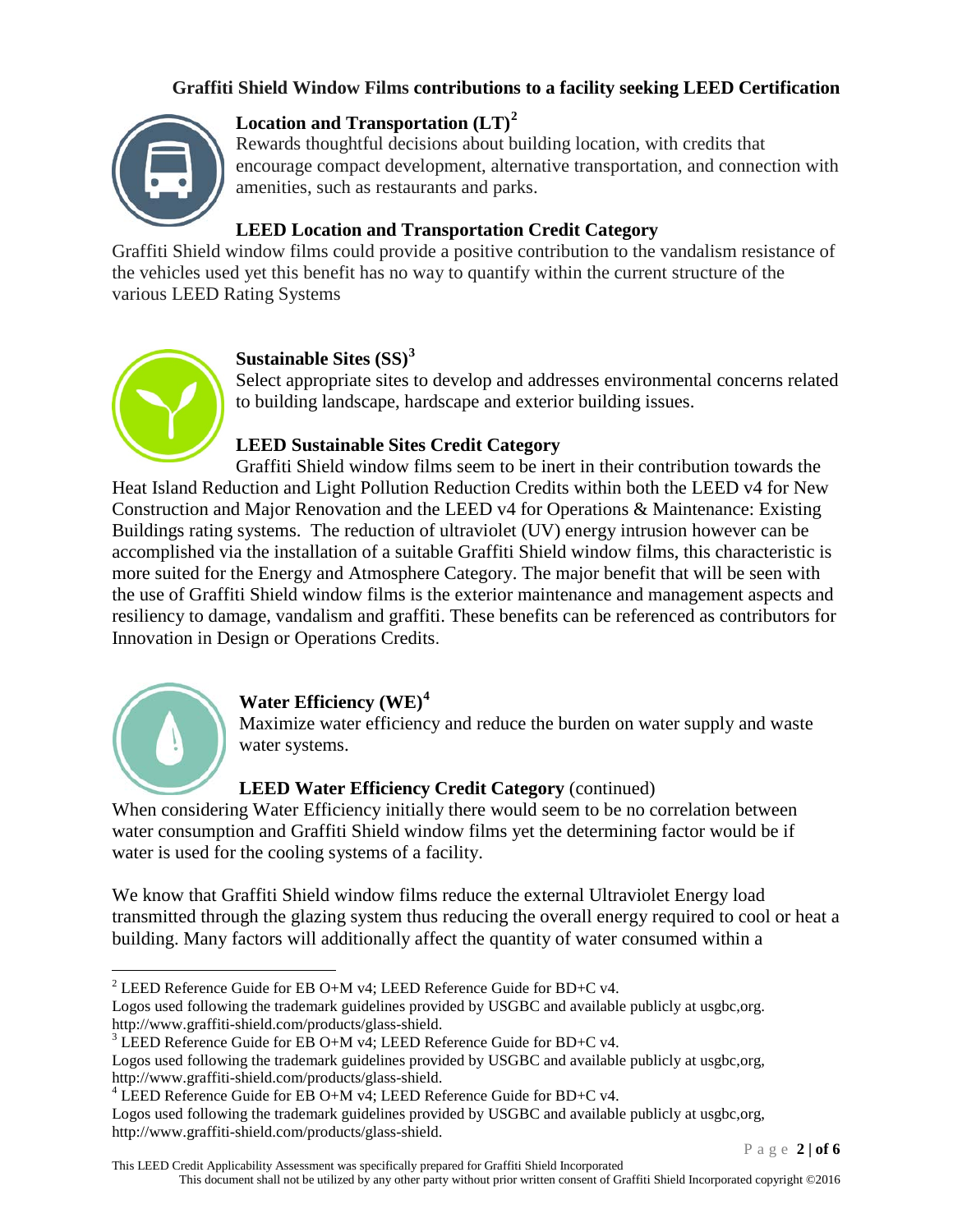building's HVAC system's cooling towers yet the application of Graffiti Shield window films should provide a measureable differential and a reduction in required resources as compared to the equivalent building without some energy reduction technology utilized.

The theoretically or proposed water reductions are very difficult to quantify yet certainly when benchmarking an existing building before and after field measurements can be utilized to determine the contributions that process water use reduction can make to the attainment of the overall water reduction goals.



## **Energy and Atmosphere (EA)[5](#page-2-0)**

Conserve energy, control refrigerant use reduce ozone and explore renewable energy sources

## **LEED Energy and Atmosphere Credit Category**

Graffiti Shield window film was not designed as an energy efficiency product however it does assist with the embodied energy of a building by increasing service life of the glazing system and providing a resiliency benefit.

Graffiti Shield window films will provide 99% UV A+B reductions in Ultraviolet Energy intrusion into the building and will consequentially reduce the cooling demand in a hot climate yet this quantity would not be typically evaluated by the building's energy modeling to assess the mild benefits in specific applications. Many factors will additionally affect the quantity of energy consumed within a building's HVAC system's components yet the application of Graffiti Shield window films will provide a differential and a reduction in required resources as compared to the equivalent building without some energy reduction technology utilized. The theoretically or proposed energy use reductions are very difficult to quantify yet certainly when benchmarking an existing building before and after field measurements can be utilized to determine the contributions that an energy reduction component can contribute to the attainment of the overall energy use reduction goals.

The resiliency aspect that Graffiti Shield window films provides as well as the other combined positive attributes may align better with Innovation Credits since Graffiti Shield window film can positively contribute in a manner not addressed within the LEED Rating Systems. The window replacements costs versus the capital expenditure benefit via the application of Graffiti Shield window film to an existing window assembly is substantially favoring the film with a cost of approximately one tenth as compared to replacements.

Logos used following the trademark guidelines provided by USGBC and available publicly at usgbc,org, http://www.graffiti-shield.com/products/glass-shield.

<span id="page-2-0"></span> $5$  LEED Reference Guide for EB O+M v4; LEED Reference Guide for BD+C v4.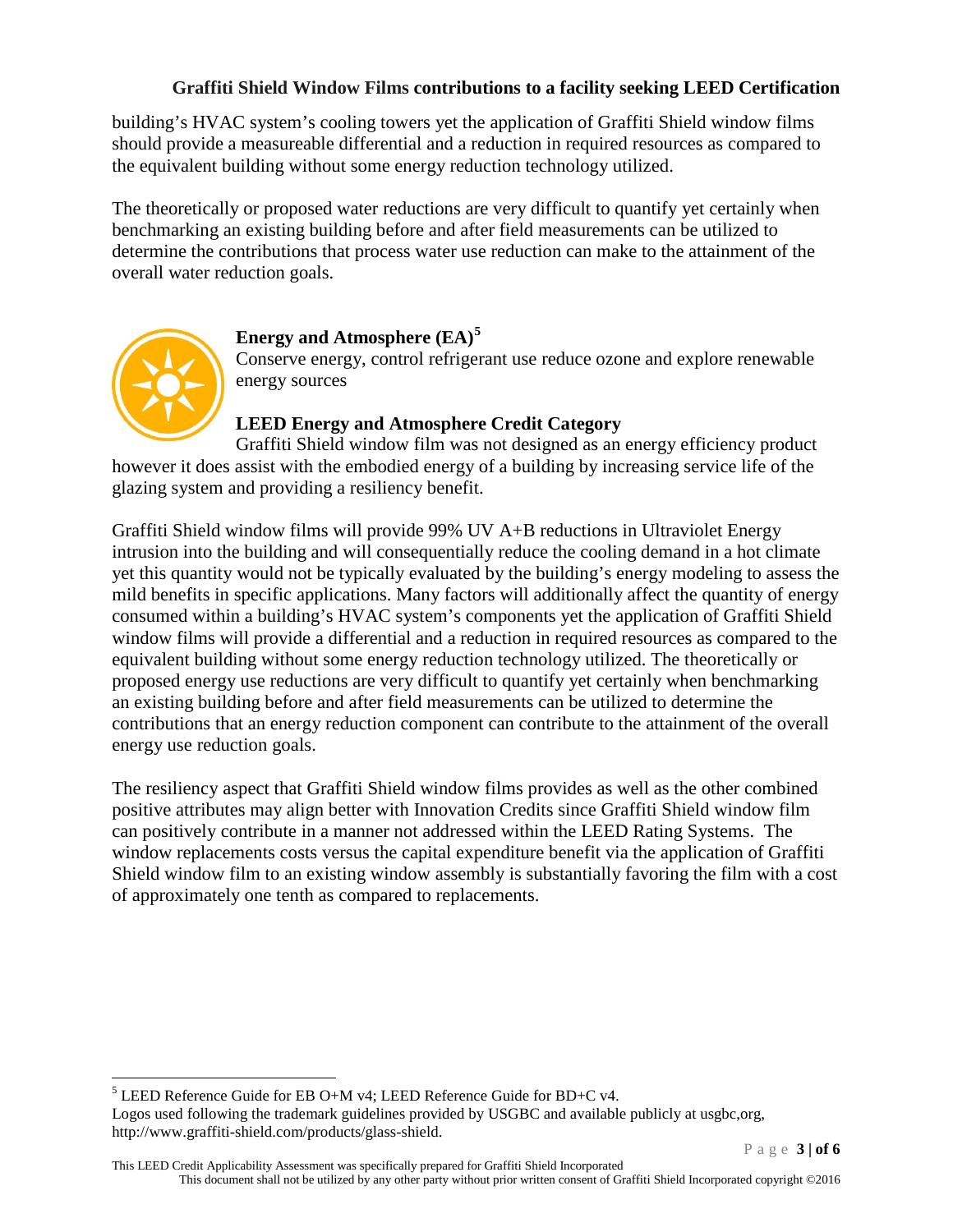

## **Material Resources (MR)[6](#page-3-0)**

Reduce construction waste, use materials with high-recycled content and consider local materials to minimize transportation costs and positively influence local economies.

## **LEED Material Resources Credit Category**

Graffiti Shield window films provide a positive contribution to reducing the desire or necessity to replace perfectly good glazing(s) that are at risk of vandalism and in some cases windows that have been vandalized can be restored by the application of Graffiti Shield window film, saving substantial capital resources and … importantly... keeping these glazing(s) from impacting landfill contributions! Within this category Graffiti Shield Window Films Abatement Solutions Products may contribute to the attainment of MR Building life-cycle impact reduction.

The film's ability to reject over 99% of UV A+B Rays inherently protects interiors from Ultraviolet damage and premature aging thus increasing the usable life of interior products and finishes. When considering materials and resources credits in new buildings certainly a very efficient material is desired, yet Graffiti Shield window films have a large quantity of recycled and recyclable content within their films which could contribute to gaining that credit in a newly constructed building.

Within Existing Building Purchasing and Maintenance and Renovation policies, exists the opportunity to add products such as Graffiti Shield window films with their substantial benefits and further contributions to waste management policies when considering the ability for the product to be recycled at the end of its exceedingly long service life as compared to other glazing resiliency options.

Graffiti Shield Abatement Solutions Products are manufactured in Anaheim, California 92806. New Construction projects within a 100 mile and 250 mile radius of this location can use this information to document their MR Credit Building product disclosure and optimization – sourcing of raw materials, Option 2 as they contain a minimum of 35% recycled content; as well as contribution to MR Credit Building product disclosure and optimization – material ingredients, Option 3. Product Manufacturer Supply Chain Optimization



# **Interior Environmental Quality (IEQ)[7](#page-3-1)**

Improve IEQ parameters that contribute to the comfort and well-being of the building's occupants by improving the enhancing indoor air quality, reducing indoor pollution and providing a connection to the outside.

# **LEED Interior Environmental Quality Credit Category**

When we consider indoor environmental quality and the factors that affect systems performance, comfort, acoustics and air quality Graffiti Shield window films can enhance those indoor interior

Logos used following the trademark guidelines provided by USGBC and available publicly at usgbc,org, http://www.graffiti-shield.com/products/glass-shield.

Logos used following the trademark guidelines provided by USGBC and available publicly at usgbc,org, http://www.graffiti-shield.com/products/glass-shield.

<span id="page-3-0"></span> $6$  LEED Reference Guide for EB O+M v4; LEED Reference Guide for BD+C v4.

<span id="page-3-1"></span><sup>&</sup>lt;sup>7</sup> LEED Reference Guide for EB O+M v4; LEED Reference Guide for BD+C v4.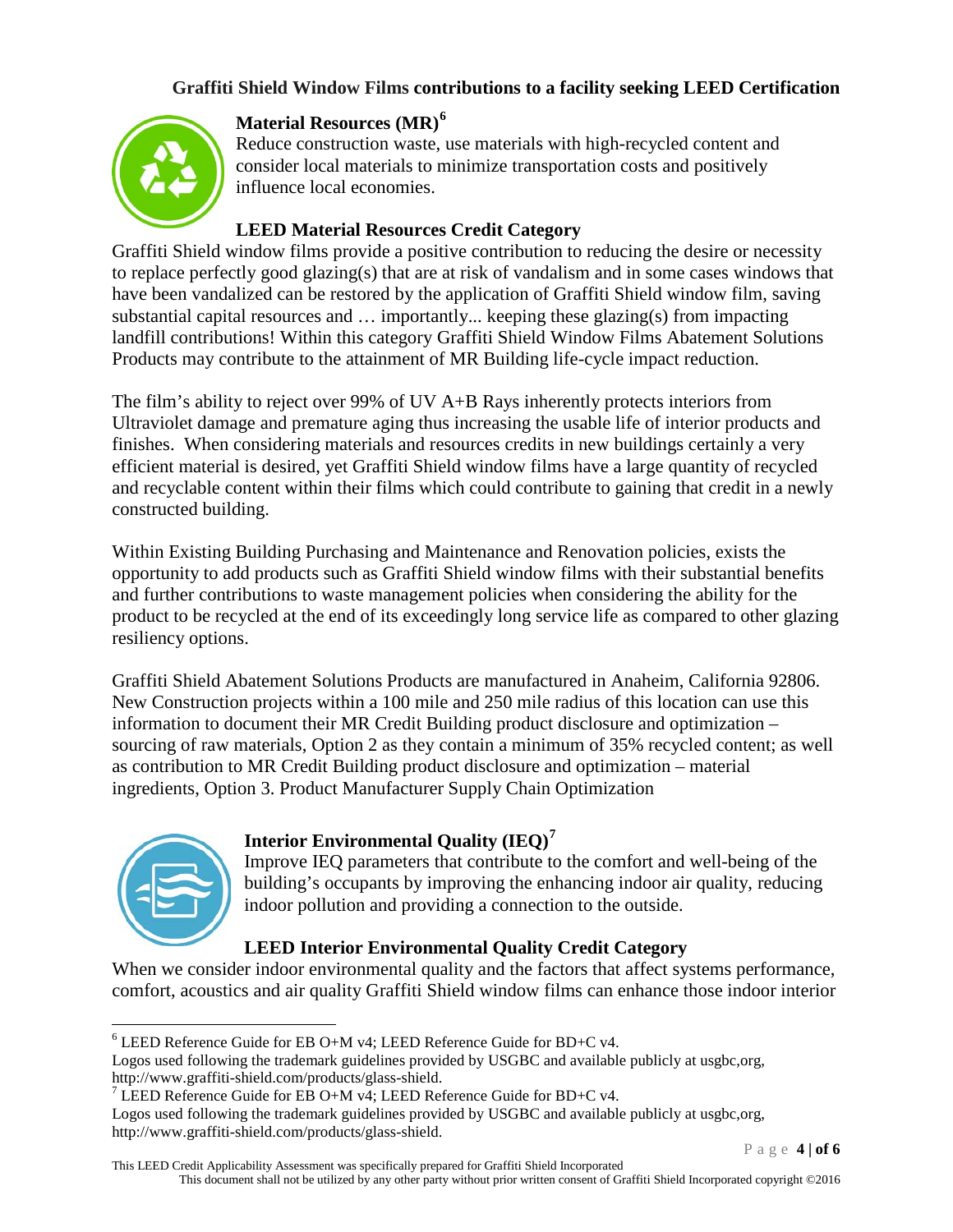(continued) environmental quality strategies.

Graffiti Shield window film will assist thermal decoupling properties for enhanced thermal comfort reducing ultraviolet light transmission thru the windows; the film can as well potentially contribute to daylighting strategies via off axis glare reduction thus increase occupant comfort the quality of life.

LEED v4 Acoustic Performance has now become a credit earning consideration, application of Graffiti Shield window films will inevitably contribute positively in this regard due to its sound dampening qualities that become obvious during the field measurements during acoustic STC performance testing when pursuing the respective credits.



# **Innovation (ID-EP-IO)[8](#page-4-0)**

Provide design teams and projects the opportunity to be awarded points for exceptional performance above the requirements set by the LEED Green Building Rating System and/or innovative performance in green building categories not specifically addressed by LEED.

# **LEED Innovation (ID-EP-IO) Credit Category**

Facilities that utilize Graffiti Shield window films should pursue an Innovation Credit for the positive contributions the use of this product will always have.

- In an existing building drastically increasing the building's envelope resiliency by its application.
- Bird collision reduction as an unobtrusive to occupant strategy
- Increasing the occupants comfort via acoustic performance
- Operational cost benefit scenario strategy

In order to qualify for an Innovation Credit we have to achieve a significant measurable environmental performance using a strategy not addressed with in the respective LEED Green Building rating system. Further to be successful one has to "identify the following:

- $\cdot\cdot$  the intent of the proposed innovation credit;
- ·· proposed requirements for compliance;
- ·· proposed submittals to demonstrate compliance; and
- ·· the design approach or strategies used to meet the requirements."

#### **Innovation in Design, Innovation in Operations, LEED Accredited Professional**



To support and encourage the design integration required by LEED to streamline the application and certification process.

Graffiti Shield window films cannot affect this Credit's attainment.

Page **5 | of 6**

<span id="page-4-0"></span> <sup>8</sup> LEED Reference Guide for EB O+M v4; LEED Reference Guide for BD+C v4.

Logos used following the trademark guidelines provided by USGBC and available publicly at usgbc,org, http://www.graffiti-shield.com/products/glass-shield.